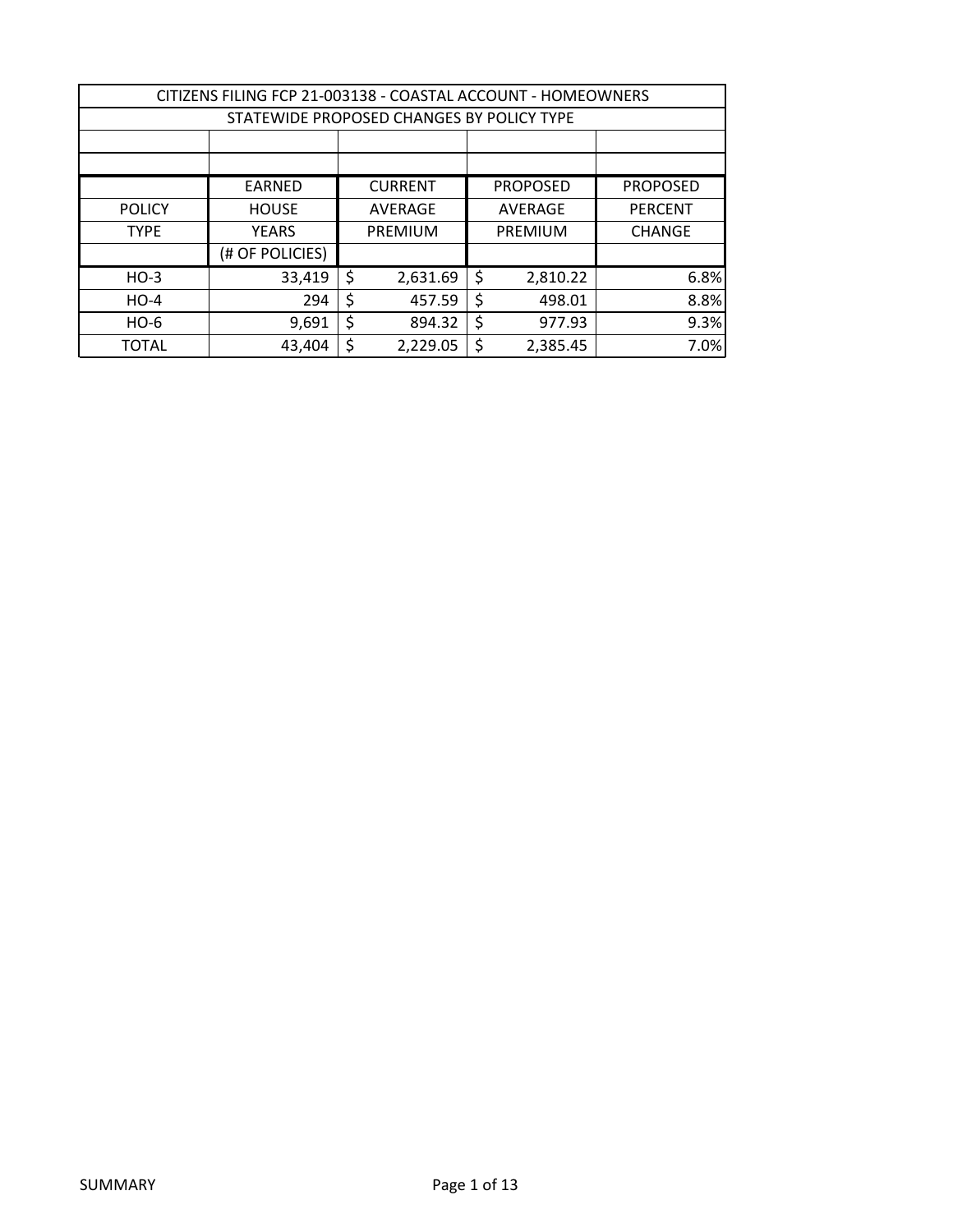# CITIZENS FILING FCP 21-003138 - COASTAL ACCOUNT - HOMEOWNERS HO-3 PROPOSED CHANGES BY TERRITORY

| <b>Region</b>          | <b>Territory</b>      | <b>Earned House</b>     | <b>Current Average</b>     | <b>Proposed Average</b><br><b>Annual Premium (\$)</b> | <b>Current</b><br><b>Percent</b> |
|------------------------|-----------------------|-------------------------|----------------------------|-------------------------------------------------------|----------------------------------|
|                        |                       | <b>Years</b>            | <b>Annual Premium (\$)</b> |                                                       | Change $(\% )$                   |
| Alachua                | N/A1                  | 0                       | \$0.00                     | \$0.00                                                | 0                                |
| <b>Baker</b>           | N/A2                  | 0                       | \$0.00                     | \$0.00                                                | $\Omega$                         |
| Bay                    | 59                    | 183.43                  | \$1,834.71                 | \$1,912.76                                            | 4.3                              |
| <b>Bradford</b>        | N/A3                  | 0                       | \$0.00                     | \$0.00                                                | $\Omega$                         |
| Brevard                | 60                    | 186.26                  | \$2,416.37                 | \$2,540.91                                            | 5.2                              |
| <b>Broward</b>         | 45                    | 234.92                  | \$3,901.47                 | \$4,097.66                                            | 5                                |
| <b>Broward</b>         | 46                    | 1,855.05                | \$3,548.19                 | \$3,796.13                                            |                                  |
| <b>Broward</b>         | 47                    | 1,999.76                | \$2,601.50                 | \$2,769.00                                            | 6.4                              |
| <b>Broward</b>         | 48                    | 1,609.45                | \$1,867.95                 | \$1,971.53                                            | 5.5                              |
| Calhoun                | N/A4                  | 0                       | \$0.00                     | \$0.00                                                | $\Omega$                         |
| Charlotte              | 61                    | 81.34                   | \$2,114.46                 | \$2,273.38                                            | 7.5                              |
| Citrus                 | N/AS                  | 0                       | \$0.00                     | \$0.00                                                | $\mathbf 0$                      |
| Clay                   | N/A6                  | 0                       | \$0.00                     | \$0.00                                                | $\overline{0}$                   |
| Collier                | 62                    | 371.4                   | \$2,777.57                 | \$2,982.92                                            | 7.4                              |
| Columbia               | N/A7                  | 0                       | \$0.00                     | \$0.00                                                | 0                                |
| Dade                   | $\overline{22}$       | 451.49                  | \$5,955.70                 | \$6,384.07                                            | 7.2                              |
| Dade                   | 23                    | 482.45                  | \$3,689.03                 | \$3,917.41                                            | 6.2                              |
| Dade                   | $\overline{24}$       | 654.35                  | \$2,399.81                 | \$2,544.74                                            | 6                                |
| Dade                   | $\overline{25}$       | 837.1                   | \$2,393.98                 | \$2,540.21                                            | 6.1                              |
| Dade                   | 26                    | 421.87                  | \$3,650.48                 | \$3,879.00                                            | 6.3                              |
| Dade                   | 27                    | 2,146.15                | \$3,135.08                 | \$3,342.25                                            | 6.6                              |
| Dade                   | 28                    | 1,761.39                | \$2,625.18                 | \$2,791.95                                            | 6.4                              |
| Dade                   | 29                    | 605.23                  | \$1,000.19                 | \$1,061.40                                            | 6.1                              |
| DeSoto                 | N/AB                  | 0                       | \$0.00                     | \$0.00                                                | $\overline{0}$                   |
| Dixie                  | N/49                  | 0                       | \$0.00                     | \$0.00                                                | $\overline{0}$                   |
| Duval                  | 41                    | 117.33                  | \$1,230.73                 | \$1,310.54                                            | 6.5                              |
| Escambia               | 52                    | 142.2                   | \$3,342.61                 | \$3,615.97                                            | 8.2                              |
| Escambia               | 53                    | 131.26                  | \$2,031.60                 | \$2,203.57                                            | 8.5                              |
| Escambia               | 54                    | 856.67                  | \$1,948.70                 | \$2,067.79                                            | 6.1                              |
| Flagler                | 83                    | 184.11                  | \$1,173.30                 | \$1,257.63                                            | 7.2                              |
| Franklin               | 65                    | 96.61                   | \$2,418.90                 | \$2,523.60                                            | 4.3                              |
| Gadsden                | N/A10                 | 0                       | \$0.00                     | \$0.00                                                | $\overline{0}$                   |
| Gilchrist              | N/A11                 | 0                       | \$0.00                     | \$0.00                                                | $\overline{0}$                   |
| Glades                 | N/A12                 | $\Omega$                | \$0.00                     | \$0.00                                                | $\overline{0}$                   |
| Gulf                   | 66                    | 61.66                   | \$2,355.44                 | \$2,513.06                                            | 6.7                              |
| Hamilton               | N/A13                 | 0                       | \$0.00                     | \$0.00                                                | 0                                |
| Hardee                 | N/A14                 | 0                       | \$0.00                     | \$0.00                                                | $\overline{0}$                   |
| Hendry                 | N/A15                 | 0                       | \$0.00                     | \$0.00                                                | $\overline{0}$                   |
| Hernando               | 56                    | 44.29                   | \$1,333.05                 | \$1,362.54                                            | 2.2                              |
| Highlands              | N/A16                 | 0                       | \$0.00                     | \$0.00                                                | $\overline{0}$                   |
| Hillsborough           | N/A17                 | 0                       | \$0.00                     | \$0.00                                                | $\overline{0}$                   |
| Holmes                 | N/A18                 | O                       | \$0.00                     | \$0.00                                                | $\overline{0}$                   |
| Indian River           | 76                    | 86.02                   | \$3,484.53                 | \$3,670.93                                            | 5.3                              |
| Jackson                | N/A19                 | O                       | \$0.00                     | \$0.00                                                | $\overline{0}$                   |
| Jefferson              | N/A20                 | 0                       | \$0.00                     | \$0.00                                                | $\overline{0}$                   |
| Lafayette              | N/A21                 | 0                       | \$0.00                     | \$0.00                                                | $\overline{0}$<br>ō              |
| Lake                   | N/A22                 | 0                       | \$0.00                     | \$0.00                                                |                                  |
| Lee                    | 17<br>$\overline{18}$ | 497.18                  | \$3,137.21                 | \$3,376.80                                            | 7.6                              |
| Lee                    |                       | 343.89                  | \$1,428.58<br>\$1,740.22   | \$1,529.59                                            | 7.1<br>4.5                       |
| Lee                    | 19<br>20              | 45.11                   |                            | \$1,818.89                                            | 3.9                              |
| Lee                    | N/A23                 | 33.32<br>O              | \$1,239.85<br>\$0.00       | \$1,287.61<br>\$0.00                                  | ō                                |
| Leon                   |                       |                         |                            |                                                       |                                  |
| Levy                   | 57<br>N/A24           | 61.72<br>0              | \$1,266.81<br>\$0.00       | \$1,365.00<br>\$0.00                                  | 7.8<br>$\overline{0}$            |
| Liberty                |                       | o                       |                            |                                                       | $\overline{0}$                   |
| Madison                | N/A25<br>68           | 90.61                   | \$0.00                     | \$0.00                                                |                                  |
| Manatee                | N/A26                 |                         | \$2,541.93<br>\$0.00       | \$2,704.75<br>\$0.00                                  | 6.4<br>ō                         |
| Marion                 | N/A27                 | 0<br>$\mathbf 0$        |                            | \$0.00                                                | $\overline{0}$                   |
| Martin                 | 90                    | 6,854.21                | \$0.00<br>\$3,225.24       |                                                       |                                  |
| Monroe                 | 69                    | 61.41                   |                            | \$3,489.41                                            | 8.2<br>7.4                       |
| Nassau                 |                       |                         | \$963.73                   | \$1,035.34                                            | 7.9                              |
| Okaloosa<br>Okeechobee | 70<br>N/A28           | 40.93<br>$\overline{0}$ | \$3,865.91<br>\$0.00       | \$4,170.68<br>\$0.00                                  | $\overline{0}$                   |
| Orange                 | $N/$ A30              | ō                       | \$0.00                     | \$0.00                                                | $\overline{0}$                   |
|                        |                       |                         |                            |                                                       |                                  |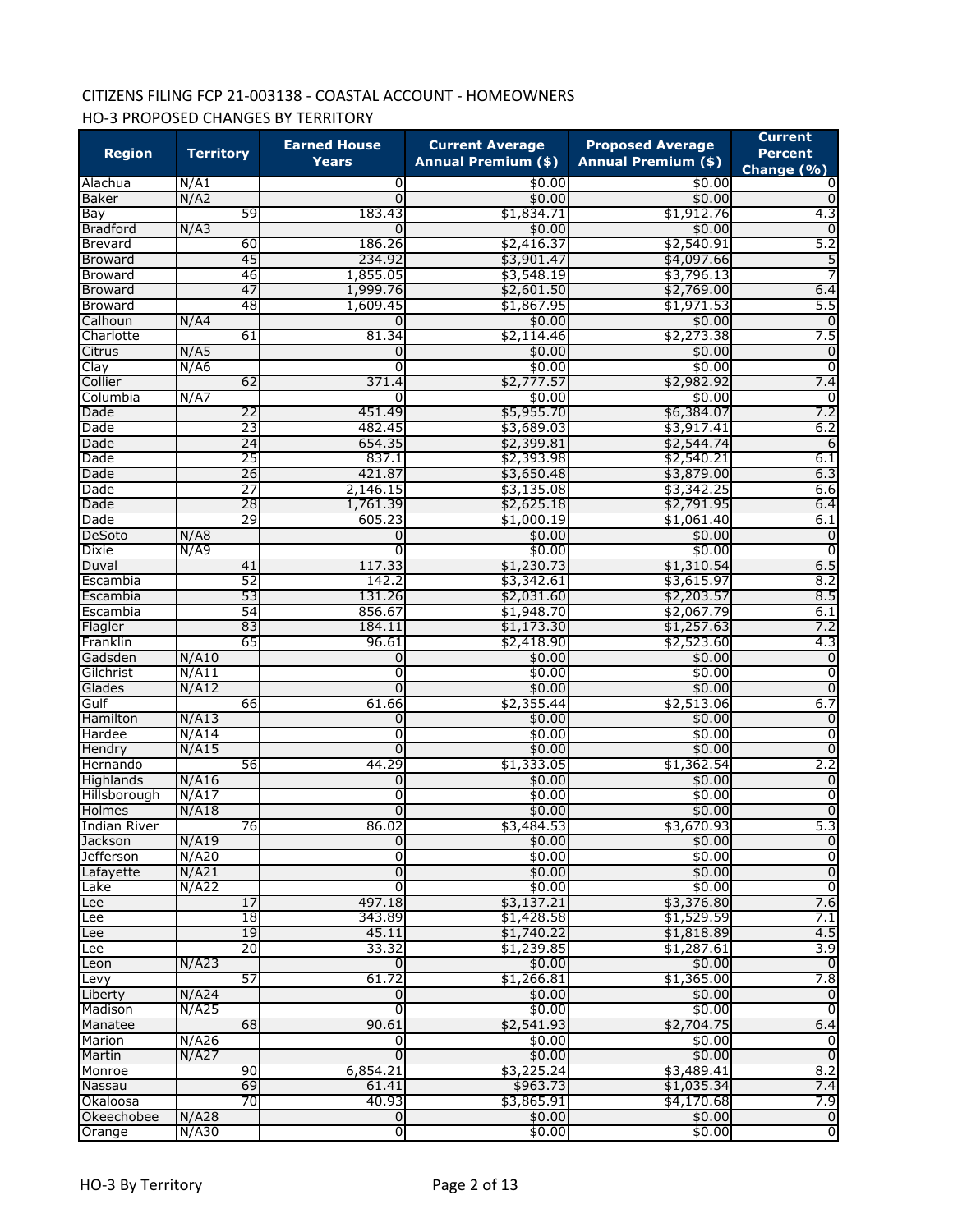# CITIZENS FILING FCP 21-003138 - COASTAL ACCOUNT - HOMEOWNERS HO-3 PROPOSED CHANGES BY TERRITORY

| <b>Region</b> | <b>Territory</b> | <b>Earned House</b><br><b>Years</b> | <b>Current Average</b><br><b>Annual Premium (\$)</b> | <b>Proposed Average</b><br><b>Annual Premium (\$)</b> | <b>Current</b><br><b>Percent</b><br>Change (%) |
|---------------|------------------|-------------------------------------|------------------------------------------------------|-------------------------------------------------------|------------------------------------------------|
| Osceola       | N/A31            | 0                                   | \$0.00                                               | \$0.00                                                |                                                |
| Palm Beach    | 94               | 262.88                              | \$4,401.10                                           | \$4,683.08                                            | 6.4                                            |
| Palm Beach    | 95               | 1,149.13                            | \$3,241.99                                           | \$3,447.66                                            | 6.3                                            |
| Palm Beach    | 96               | 1,634.93                            | \$2,558.39                                           | \$2,721.09                                            | 6.4                                            |
| Palm Beach    | 97               | 585.67                              | \$2,673.08                                           | \$2,849.22                                            | 6.6                                            |
| Pasco         | 88               | 136.03                              | \$1,365.81                                           | \$1,399.16                                            | 2.4                                            |
| Pinellas      | 42               | 1,059.06                            | \$2,471.17                                           | \$2,597.79                                            | 5.1                                            |
| Polk          | N/A32            |                                     | \$0.00                                               | \$0.00                                                | $\Omega$                                       |
| Putnam        | N/A33            | 0                                   | \$0.00                                               | \$0.00                                                | $\Omega$                                       |
| Santa Rosa    | $\overline{92}$  | 222.56                              | \$2,751.92                                           | \$2,967.51                                            | 7.8                                            |
| Sarasota      | 49               | 1,396.38                            | \$1,729.27                                           | \$1,824.95                                            | 5.5                                            |
| Sarasota      | 50               | 1,719.27                            | \$1,126.97                                           | \$1,186.98                                            | 5.3                                            |
| Sarasota      | 51               | 479.38                              | \$823.15                                             | \$865.23                                              | 5.1                                            |
| Seminole      | N/A34            | ŋ                                   | \$0.00                                               | \$0.00                                                | $\Omega$                                       |
| St. Johns     | $\overline{71}$  | 116.33                              | \$1,211.91                                           | \$1,302.15                                            | 7.4                                            |
| St. Lucie     | 77               | 37.99                               | \$2,026.36                                           | \$2,114.74                                            | 4.4                                            |
| Sumter        | N/A35            | 0                                   | \$0.00                                               | \$0.00                                                |                                                |
| Suwannee      | N/A36            | 0                                   | \$0.00                                               | \$0.00                                                |                                                |
| Taylor        | N/A37            | 0                                   | \$0.00                                               | \$0.00                                                |                                                |
| Union         | N/A38            |                                     | \$0.00                                               | \$0.00                                                | $\Omega$                                       |
| Volusia       | 14               | 276.59                              | \$1,484.40                                           | \$1,555.41                                            | 4.8                                            |
| Volusia       | 15               | 278.42                              | \$1,020.44                                           | \$1,074.97                                            | 5.3                                            |
| Volusia       | 16               | 117.9                               | \$574.57                                             | \$604.96                                              | 5.3                                            |
| Wakulla       | 58               | 39.58                               | \$1,339.40                                           | \$1,436.85                                            | 7.3                                            |
| Walton        | 75               | 276.97                              | \$2,063.83                                           | \$2,161.97                                            | 4.8                                            |
| Washington    | N/A39            | ŋ                                   | \$0.00                                               | \$0.00                                                | $\Omega$                                       |
| Total:        |                  | 33,419.24                           | \$2,631.69                                           | \$2,810.22                                            | 6.8                                            |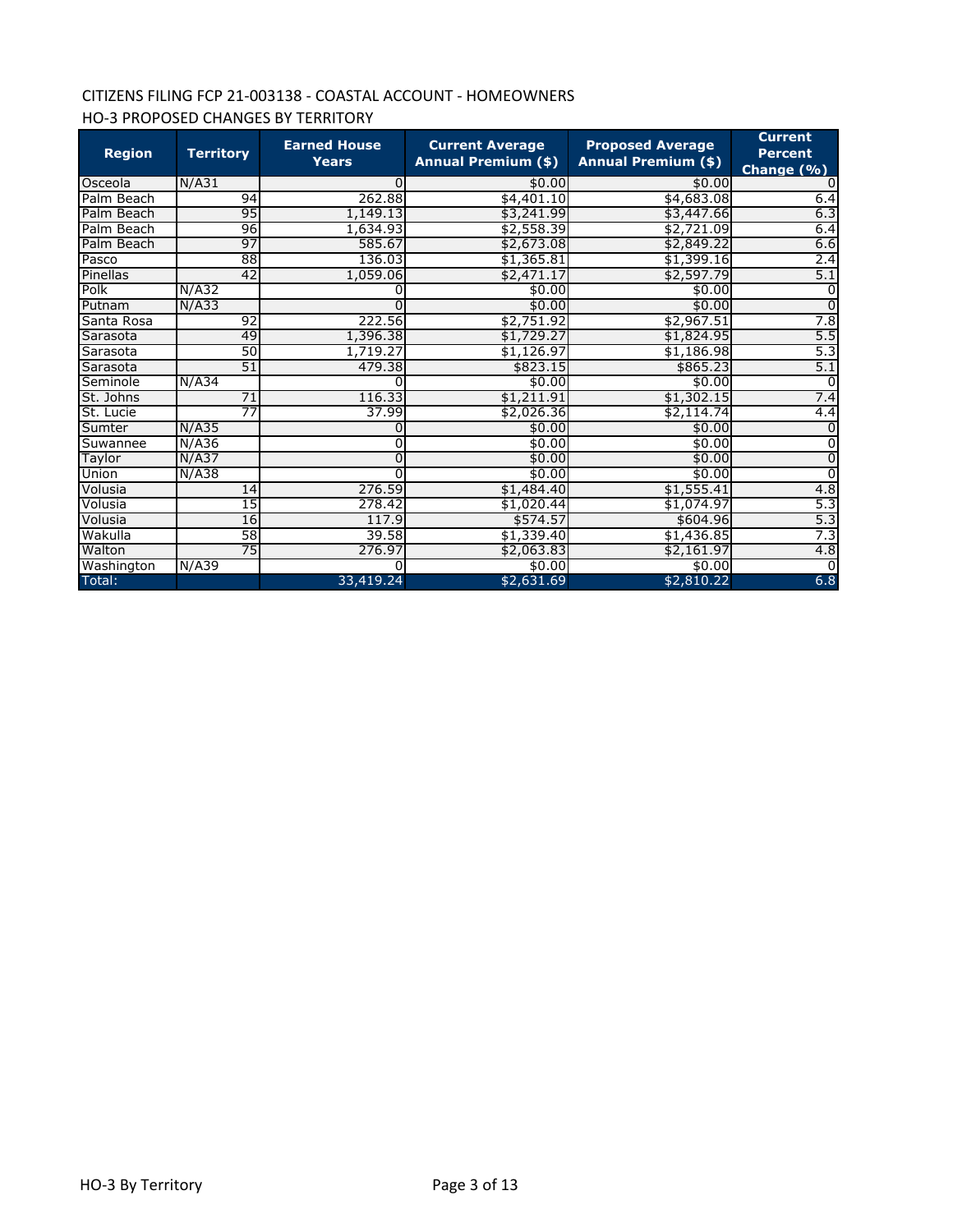# CITIZENS FILING FCP 21-003138 - COASTAL ACCOUNT - HOMEOWNERS HO-3 PROPOSED CHANGES BY COUNTY

| <b>Region</b>       | <b>Earned House</b><br><b>Years</b> | <b>Current Average</b><br><b>Annual Premium (\$)</b> | <b>Proposed Average</b><br><b>Annual Premium (\$)</b> | <b>Current</b><br><b>Percent</b> |
|---------------------|-------------------------------------|------------------------------------------------------|-------------------------------------------------------|----------------------------------|
| Alachua             | 0                                   | \$0.00                                               | \$0.00                                                | Change $(\frac{9}{6})$<br>0      |
| Baker               | 0                                   | \$0.00                                               | \$0.00                                                | $\mathbf 0$                      |
| Bay                 | 183.43                              | \$1,834.71                                           | \$1,912.76                                            | 4.3                              |
| <b>Bradford</b>     | $\Omega$                            | \$0.00                                               | \$0.00                                                | 0                                |
| <b>Brevard</b>      | 186.26                              | \$2,416.37                                           | \$2,540.91                                            | 5.2                              |
| <b>Broward</b>      | 5,699.18                            | \$2,756.07                                           | \$2,932.89                                            | 6.4                              |
| Calhoun             | 0                                   | \$0.00                                               | \$0.00                                                | 0                                |
| Charlotte           | 81.34                               | \$2,114.46                                           | \$2,273.38                                            | 7.5                              |
| Citrus              | 0                                   | \$0.00                                               | \$0.00                                                | 0                                |
| Clay                | 0                                   | \$0.00                                               | \$0.00                                                | 0                                |
| Collier             | 371.4                               | \$2,777.57                                           | \$2,982.92                                            | 7.4                              |
| Columbia            | <sup>0</sup>                        | \$0.00                                               | \$0.00                                                | $\mathbf 0$                      |
| Dade                | 7,360.03                            | \$2,926.72                                           | \$3,115.93                                            | 6.5                              |
| DeSoto              | 0                                   | \$0.00                                               | \$0.00                                                | 0                                |
| <b>Dixie</b>        | 0                                   | \$0.00                                               | \$0.00                                                | $\overline{0}$                   |
| Duval               | 117.33                              | \$1,230.73                                           | \$1,310.54                                            | 6.5                              |
| Escambia            | 1,130.13                            | \$2,133.72                                           | \$2,278.36                                            | 6.8                              |
| Flagler             | 184.11                              | \$1,173.30                                           | \$1,257.63                                            | 7.2                              |
| Franklin            | 96.61                               | \$2,418.90                                           | \$2,523.60                                            | 4.3                              |
| Gadsden             | 0                                   | \$0.00                                               | \$0.00                                                | $\mathbf 0$                      |
| Gilchrist           | 0                                   | \$0.00                                               | \$0.00                                                | $\overline{0}$                   |
| Glades              | 0                                   | \$0.00                                               | \$0.00                                                | $\overline{0}$                   |
| Gulf                | 61.66                               | \$2,355.44                                           | \$2,513.06                                            | 6.7                              |
| Hamilton            | 0                                   | \$0.00                                               | \$0.00                                                | $\overline{0}$                   |
| Hardee              | 0                                   | \$0.00                                               | \$0.00                                                | 0                                |
| Hendry              | $\Omega$                            | \$0.00                                               | \$0.00                                                | $\overline{0}$                   |
| Hernando            | 44.29                               | \$1,333.05                                           | \$1,362.54                                            | 2.2                              |
| Highlands           | $\mathbf{0}$                        | \$0.00                                               | \$0.00                                                | $\overline{0}$                   |
| Hillsborough        | 0                                   | \$0.00                                               | \$0.00                                                | $\overline{0}$                   |
| Holmes              | 0                                   | \$0.00                                               | \$0.00                                                | $\overline{0}$                   |
| <b>Indian River</b> | 86.02                               | \$3,484.53                                           | \$3,670.93                                            | 5.3                              |
| Jackson             | $\mathbf{0}$                        | \$0.00                                               | \$0.00                                                | $\overline{0}$                   |
| <b>Jefferson</b>    | 0                                   | \$0.00                                               | \$0.00                                                | 0                                |
| Lafayette           | 0                                   | \$0.00                                               | \$0.00                                                | 0                                |
| Lake                | 0                                   | \$0.00                                               | \$0.00                                                | $\overline{0}$                   |
| Lee                 | 919.5                               | \$2,360.90                                           | \$2,533.81                                            | 7.3                              |
| Leon                | 0                                   | \$0.00                                               | \$0.00                                                | 0                                |
| Levy                | 61.72                               | \$1,266.81                                           | \$1,365.00                                            | 7.8                              |
| Liberty             | 0                                   | \$0.00                                               | \$0.00                                                | $\overline{0}$                   |
| Madison             | $\Omega$                            | \$0.00                                               | \$0.00                                                | $\overline{0}$                   |
| Manatee             | 90.61                               | \$2,541.93                                           | \$2,704.75                                            | 6.4                              |
| Marion              | 0                                   | \$0.00                                               | \$0.00                                                | $\overline{0}$                   |
| Martin              | О                                   | \$0.00                                               | \$0.00                                                | $\overline{0}$                   |
| Monroe              | 6,854.21                            | \$3,225.24                                           | \$3,489.41                                            | 8.2                              |
| Nassau              | 61.41                               | \$963.73                                             | \$1,035.34                                            | 7.4                              |
| Okaloosa            | 40.93                               | \$3,865.91                                           | \$4,170.68                                            | 7.9                              |
| Okeechobee          | 0                                   | \$0.00                                               | \$0.00                                                | 0                                |
| Orange              | $\overline{0}$                      | \$0.00                                               | \$0.00                                                | $\overline{0}$                   |
| Osceola             | $\overline{0}$                      | \$0.00                                               | \$0.00                                                | $\overline{0}$                   |
| Palm Beach          | 3,632.61                            | \$2,926.48                                           | \$3,113.57                                            | 6.4                              |
| Pasco               | 136.03                              | \$1,365.81                                           | \$1,399.16                                            | 2.4                              |
| Pinellas            | 1,059.06                            | \$2,471.17                                           | \$2,597.79                                            | 5.1                              |
| Polk                | 0                                   | \$0.00                                               | \$0.00                                                | 0                                |
| Putnam              | $\Omega$                            | \$0.00                                               | \$0.00                                                | $\overline{0}$                   |
| Santa Rosa          | 222.56                              | \$2,751.92                                           | \$2,967.51                                            | 7.8                              |
| Sarasota            | 3,595.03                            | \$1,320.40                                           | \$1,391.88                                            | 5.4                              |
| Seminole            | $\Omega$                            | \$0.00                                               | \$0.00                                                | $\mathbf 0$                      |
| St. Johns           | 116.33                              | \$1,211.91                                           | \$1,302.15                                            | 7.4                              |
| St. Lucie           | 37.99                               | \$2,026.36                                           | \$2,114.74                                            | 4.4                              |
| Sumter              | $\overline{0}$                      | \$0.00                                               | \$0.00                                                | o                                |
| Suwannee            | ō                                   | \$0.00                                               | \$0.00                                                | o                                |
| Taylor              | $\overline{0}$                      | \$0.00                                               | \$0.00                                                | o                                |
| Union               | $\overline{0}$                      | \$0.00                                               | \$0.00                                                | $\overline{0}$                   |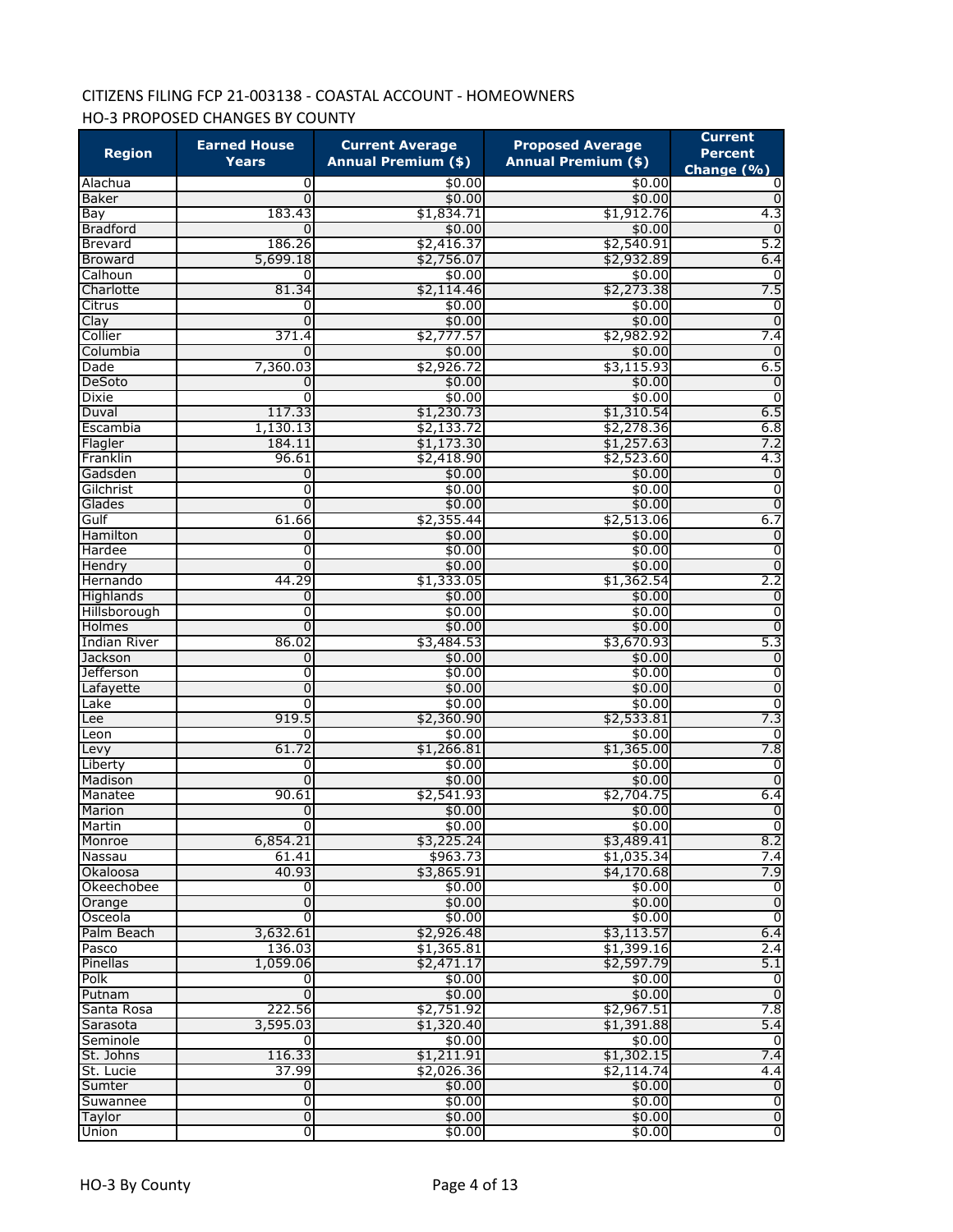# CITIZENS FILING FCP 21-003138 - COASTAL ACCOUNT - HOMEOWNERS HO-3 PROPOSED CHANGES BY COUNTY

| <b>Region</b> | <b>Earned House</b><br><b>Years</b> | <b>Current Average</b><br><b>Annual Premium (\$)</b> | <b>Proposed Average</b><br><b>Annual Premium (\$)</b> | <b>Current</b><br><b>Percent</b><br>Change (%) |
|---------------|-------------------------------------|------------------------------------------------------|-------------------------------------------------------|------------------------------------------------|
| Volusia       | 672.91                              | \$1,133.02                                           | \$1,190.10                                            |                                                |
| Wakulla       | 39.58                               | \$1,339.40                                           | $$1,436.\overline{85}$                                | $7.\overline{3}$                               |
| Walton        | 276.97                              | \$2,063.83                                           | \$2,161.97                                            | 4.8                                            |
| Washington    |                                     | \$0.00                                               | \$0.00                                                | O.                                             |
| Total:        | 33,419.24                           | \$2,631.69                                           | \$2,810.22                                            | 6.8                                            |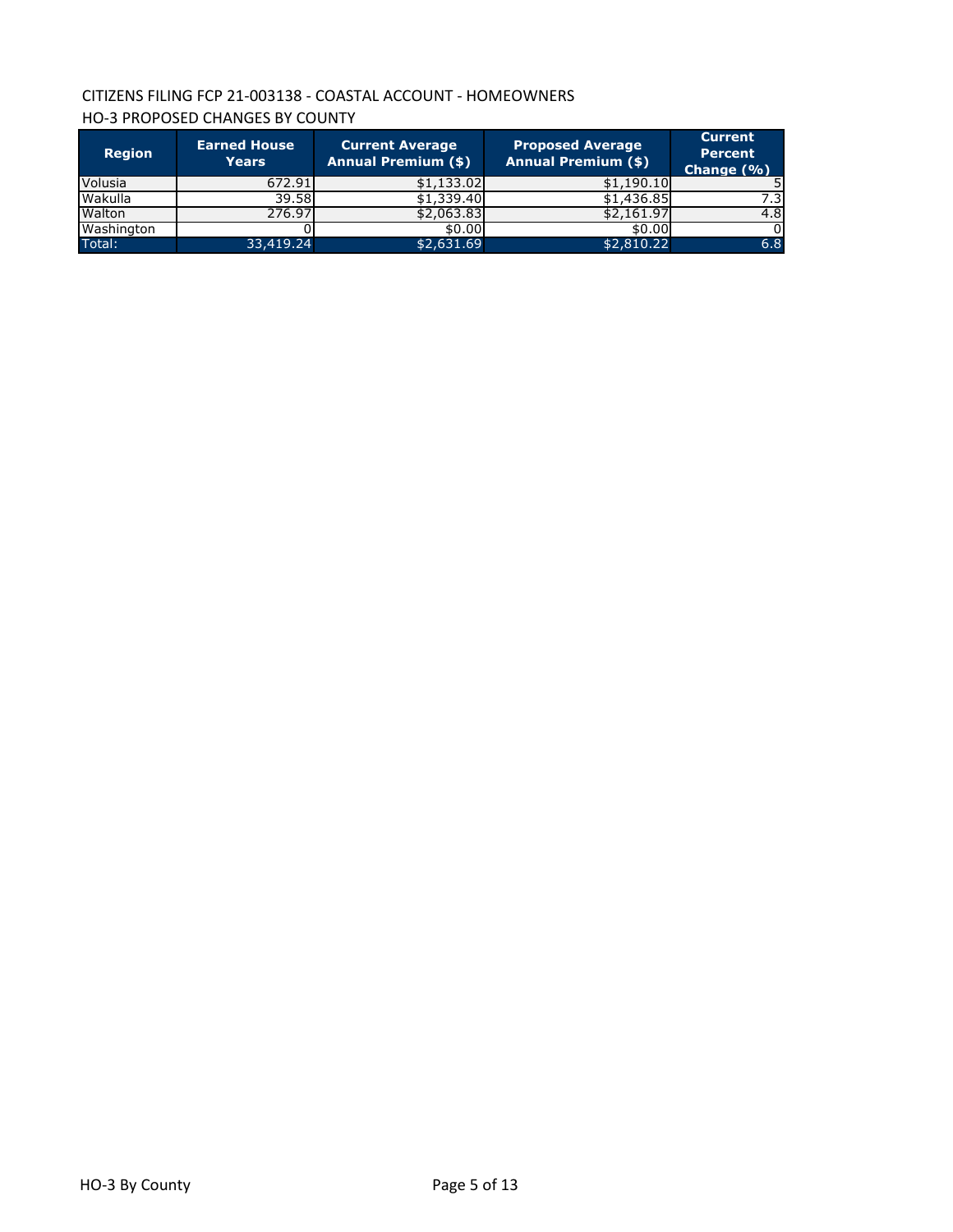# CITIZENS FILING FCP 21-003138 - COASTAL ACCOUNT - HOMEOWNERS HO-4 PROPOSED CHANGES BY TERRITORY

| <b>Region</b>          | <b>Territory</b> | <b>Earned House</b><br><b>Years</b> | <b>Current Average</b><br><b>Annual Premium (\$)</b> | <b>Proposed Average</b><br><b>Annual Premium (\$)</b> | <b>Current</b><br><b>Percent</b><br>Change $(\% )$ |
|------------------------|------------------|-------------------------------------|------------------------------------------------------|-------------------------------------------------------|----------------------------------------------------|
| Alachua                | N/A1             | 0                                   | \$0.00                                               | \$0.00                                                | 0                                                  |
| <b>Baker</b>           | N/A2             | $\mathbf 0$                         | \$0.00                                               | \$0.00                                                | $\Omega$                                           |
| Bay                    | 59               | 1.89                                | \$110.16                                             | \$109.67                                              | $-0.4$                                             |
| <b>Bradford</b>        | N/A3             | 0                                   | \$0.00                                               | \$0.00                                                | 0                                                  |
| <b>Brevard</b>         | 60               | 2.29                                | \$107.61                                             | \$117.84                                              | 9.5                                                |
| <b>Broward</b>         | 45               | 10                                  | \$478.84                                             | \$523.69                                              | 9.4                                                |
| <b>Broward</b>         | 46               | 14.89                               | \$426.10                                             | \$466.62                                              | 9.5                                                |
| Broward                | 47               | 7.68                                | \$393.71                                             | \$430.30                                              | 9.3                                                |
| <b>Broward</b>         | 48               | 28.82                               | \$171.98                                             | \$186.22                                              | 8.3                                                |
| Calhoun                | N/A4             | 0                                   | \$0.00                                               | \$0.00                                                | $\overline{0}$                                     |
| Charlotte              | 61               | 0                                   | \$0.00                                               | \$0.00                                                | $\overline{0}$                                     |
| Citrus                 | N/AS             | $\mathbf 0$                         | \$0.00                                               | \$0.00                                                | $\overline{0}$                                     |
| Clay                   | N/A6             | 0                                   | \$0.00                                               | \$0.00                                                | $\overline{0}$                                     |
| Collier                | 62               | 2.36                                | \$408.57                                             | \$447.43                                              | 9.5                                                |
| Columbia               | N/A7             | 0                                   | \$0.00                                               | \$0.00                                                | 0                                                  |
| Dade                   | 22               | 19.37                               | \$907.01                                             | \$992.54                                              | 9.4                                                |
| Dade                   | 23               | 24.1                                | \$386.27                                             | \$408.79                                              | 5.8                                                |
| Dade                   | 24               | 0                                   | \$0.00                                               | \$0.00                                                | $\Omega$                                           |
| Dade                   | $\overline{25}$  | 1.05                                | \$206.50                                             | \$226.14                                              | 9.5                                                |
| Dade                   | 26               | 3.84                                | \$339.29                                             | \$371.56                                              | 9.5                                                |
| Dade                   | 27               | 7.86                                | \$818.18                                             | \$895.34                                              | 9.4                                                |
| Dade                   | 28<br>29         | 8.61<br>2.69                        | \$317.05<br>\$71.75                                  | \$346.35                                              | 9.2<br>8.4                                         |
| Dade                   |                  | $\mathbf 0$                         | \$0.00                                               | \$77.80<br>\$0.00                                     | $\mathbf 0$                                        |
| DeSoto                 | N/AB<br>N/AB     | 0                                   |                                                      |                                                       | 0                                                  |
| Dixie<br>Duval         | 41               | 1                                   | \$0.00<br>\$69.00                                    | \$0.00<br>\$68.69                                     | $-0.4$                                             |
| Escambia               | 52               | 1                                   | \$81.00                                              | \$86.21                                               | 6.4                                                |
| Escambia               | 53               | 1.45                                | \$207.34                                             | \$227.07                                              | 9.5                                                |
| Escambia               | 54               | 6.07                                | \$473.84                                             | \$518.91                                              | 9.5                                                |
| Flagler                | 83               | 0                                   | \$0.00                                               | \$0.00                                                | $\mathbf 0$                                        |
| Franklin               | 65               | 0                                   | \$0.00                                               | \$0.00                                                | $\overline{0}$                                     |
| Gadsden                | N/A10            | $\mathbf 0$                         | \$0.00                                               | \$0.00                                                | $\overline{0}$                                     |
| Gilchrist              | N/A11            | $\overline{0}$                      | \$0.00                                               | \$0.00                                                | $\overline{0}$                                     |
| Glades                 | N/A12            | 0                                   | \$0.00                                               | \$0.00                                                | $\overline{0}$                                     |
| Gulf                   | 66               | 0                                   | \$0.00                                               | \$0.00                                                | $\overline{0}$                                     |
| Hamilton               | N/A13            | 0                                   | \$0.00                                               | \$0.00                                                | $\overline{0}$                                     |
| Hardee                 | N/A14            | $\overline{0}$                      | \$0.00                                               | \$0.00                                                | $\overline{0}$                                     |
| Hendry                 | N/A15            | $\overline{0}$                      | \$0.00                                               | \$0.00                                                | $\overline{0}$                                     |
| Hernando               | 56               | 1                                   | \$102.00                                             | \$111.70                                              | 9.5                                                |
| Highlands              | N/A16            | $\overline{0}$                      | \$0.00                                               | \$0.00                                                | $\overline{0}$                                     |
| Hillsborough           | N/A17            | 0                                   | \$0.00                                               | \$0.00                                                | $\overline{0}$                                     |
| Holmes                 | N/A18            | 0                                   | \$0.00                                               | \$0.00                                                | $\overline{0}$                                     |
| <b>Indian River</b>    | 76               | 2.01                                | \$235.00                                             | \$257.35                                              | 9.5                                                |
| <b>Jackson</b>         | N/A19            | 0                                   | \$0.00                                               | \$0.00                                                | $\overline{0}$                                     |
| Jefferson              | N/A20            | 0                                   | \$0.00                                               | \$0.00                                                | $\overline{\mathbf{0}}$                            |
| Lafayette              | N/A21            | $\overline{0}$                      | \$0.00                                               | \$0.00                                                | $\boldsymbol{0}$                                   |
| Lake                   | N/A22            | $\overline{0}$                      | \$0.00                                               | \$0.00                                                | $\overline{0}$                                     |
| Lee                    | 17               | 2.98                                | \$686.19                                             | \$751.46                                              | 9.5                                                |
| Lee                    | 18               | 7.52                                | \$133.82                                             | \$141.88                                              | 6                                                  |
| Lee                    | 19               | 1                                   | \$69.00                                              | \$75.56                                               | 9.5                                                |
| Lee                    | 20               | 1                                   | \$69.00                                              | \$68.69                                               | $-0.4$                                             |
| Leon                   | N/A23            | $\overline{0}$                      | \$0.00                                               | \$0.00                                                | $\overline{0}$                                     |
| Levy                   | 57               | 1                                   | \$166.00                                             | \$181.79                                              | 9.5                                                |
| Liberty                | N/A24            | $\overline{0}$                      | \$0.00                                               | \$0.00                                                | o                                                  |
| Madison                | N/A25            | $\overline{0}$                      | \$0.00                                               | \$0.00                                                | $\overline{0}$                                     |
| Manatee                | 68               | $\overline{0}$                      | \$0.00                                               | \$0.00                                                | $\overline{0}$                                     |
| Marion                 | N/A26            | 0                                   | \$0.00                                               | \$0.00                                                | $\overline{0}$                                     |
| Martin                 | N/A27            | $\overline{0}$                      | \$0.00                                               | \$0.00                                                | $\overline{0}$                                     |
| Monroe                 | 90               | 16.8                                | \$515.36                                             | \$563.60                                              | 9.4<br>$\overline{0}$                              |
| Nassau                 | 69<br>70         | $\overline{0}$                      | \$0.00                                               | \$0.00<br>\$75.56                                     | 9.5                                                |
| Okaloosa<br>Okeechobee | N/A28            | 1<br>$\overline{0}$                 | \$69.00<br>\$0.00                                    | \$0.00                                                | $\overline{0}$                                     |
| Orange                 | $N/$ A30         | O                                   | \$0.00                                               | \$0.00                                                | $\overline{\mathbf{0}}$                            |
|                        |                  |                                     |                                                      |                                                       |                                                    |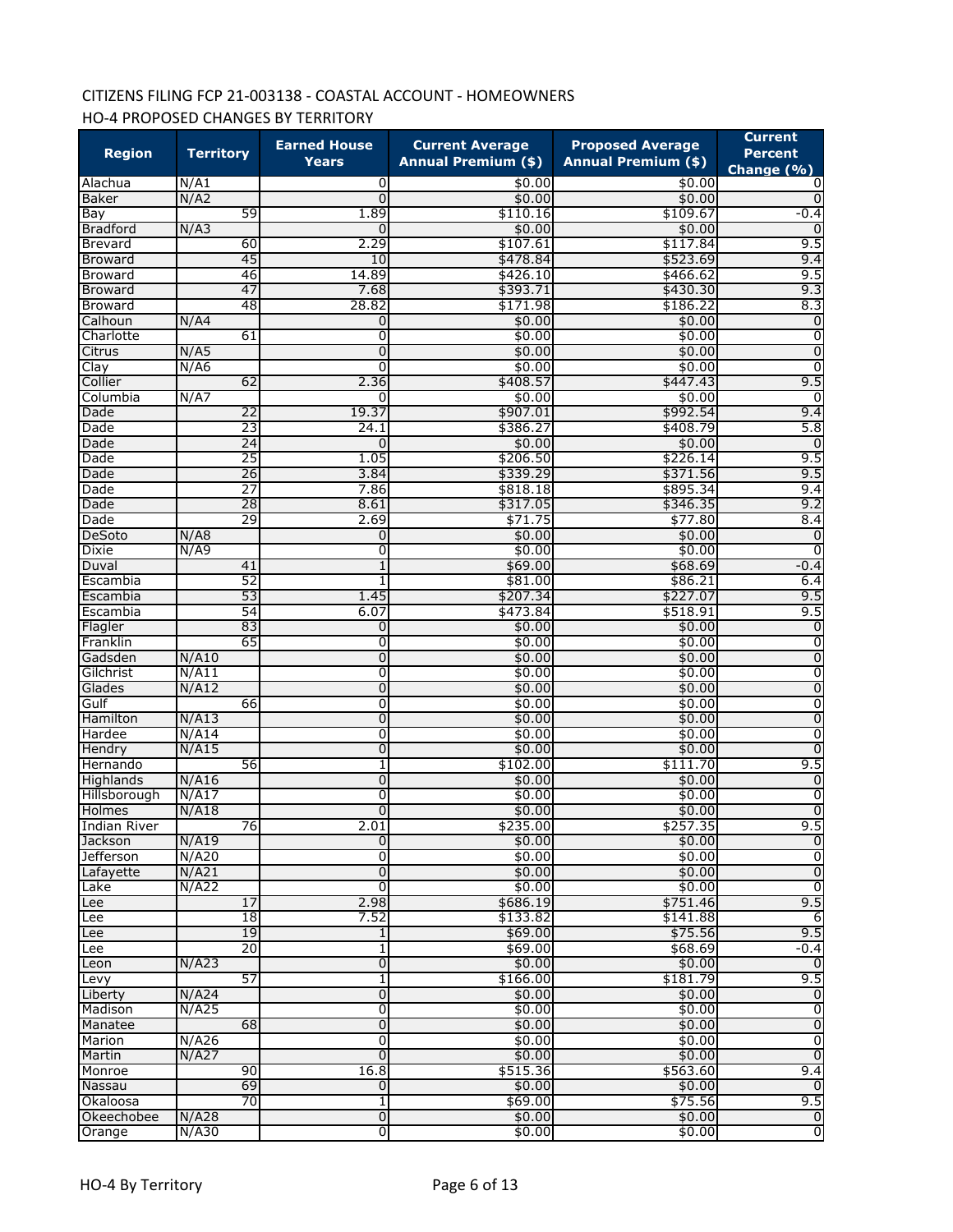# CITIZENS FILING FCP 21-003138 - COASTAL ACCOUNT - HOMEOWNERS HO-4 PROPOSED CHANGES BY TERRITORY

| <b>Region</b> | <b>Territory</b> | <b>Earned House</b><br><b>Years</b> | <b>Current Average</b><br><b>Annual Premium (\$)</b> | <b>Proposed Average</b><br><b>Annual Premium (\$)</b> | <b>Current</b><br><b>Percent</b><br>Change (%) |
|---------------|------------------|-------------------------------------|------------------------------------------------------|-------------------------------------------------------|------------------------------------------------|
| Osceola       | N/A31            | 0                                   | \$0.00                                               | \$0.00                                                |                                                |
| Palm Beach    | 94               | 16.56                               | \$1,650.53                                           | \$1,806.79                                            | 9.5                                            |
| Palm Beach    | 95               | 23.57                               | \$592.56                                             | \$642.26                                              | 8.4                                            |
| Palm Beach    | 96               | 11.87                               | \$432.97                                             | \$473.43                                              | 9.3                                            |
| Palm Beach    | 97               | 2.01                                | \$132.45                                             | \$145.05                                              | 9.5                                            |
| Pasco         | 88               | O                                   | \$0.00                                               | \$0.00                                                | $\Omega$                                       |
| Pinellas      | 42               | 9.57                                | \$192.60                                             | \$209.41                                              | 8.7                                            |
| Polk          | N/A32            | 0                                   | \$0.00                                               | \$0.00                                                | $\Omega$                                       |
| Putnam        | N/A33            | $\Omega$                            | \$0.00                                               | \$0.00                                                | $\Omega$                                       |
| Santa Rosa    | 92               | 2.27                                | \$237.82                                             | \$236.76                                              | $-0.4$                                         |
| Sarasota      | 49               | 18.2                                | \$287.93                                             | \$315.32                                              | 9.5                                            |
| Sarasota      | $\overline{50}$  | 10.77                               | \$119.81                                             | \$123.48                                              | 3.1                                            |
| Sarasota      | 51               | 3.27                                | \$66.72                                              | \$70.25                                               | 5.3                                            |
| Seminole      | N/A34            | 0                                   | \$0.00                                               | \$0.00                                                | <sup>0</sup>                                   |
| St. Johns     | $\overline{71}$  | 0.4                                 | \$213.90                                             | \$213.90                                              | $\Omega$                                       |
| St. Lucie     | $\overline{77}$  |                                     | \$201.00                                             | \$220.12                                              | 9.5                                            |
| Sumter        | N/A35            | 0                                   | \$0.00                                               | \$0.00                                                |                                                |
| Suwannee      | N/A36            | 0                                   | \$0.00                                               | \$0.00                                                | 0                                              |
| Taylor        | $N/$ A37         | 0                                   | \$0.00                                               | \$0.00                                                | 0                                              |
| Union         | N/A38            | 0                                   | \$0.00                                               | \$0.00                                                | 0                                              |
| Volusia       | 14               | $\Omega$                            | \$0.00                                               | \$0.00                                                | $\mathbf 0$                                    |
| Volusia       | $\overline{15}$  | 9.84                                | \$110.64                                             | \$118.65                                              | 7.2                                            |
| Volusia       | 16               |                                     | \$69.00                                              | \$75.56                                               | 9.5                                            |
| Wakulla       | 58               | 0                                   | \$0.00                                               | \$0.00                                                |                                                |
| Walton        | 75               | 4.64                                | \$667.36                                             | \$729.15                                              | 9.3                                            |
| Washington    | N/A39            | O                                   | \$0.00                                               | \$0.00                                                | $\Omega$                                       |
| Total:        |                  | 294.25                              | \$457.59                                             | \$498.01                                              | 8.8                                            |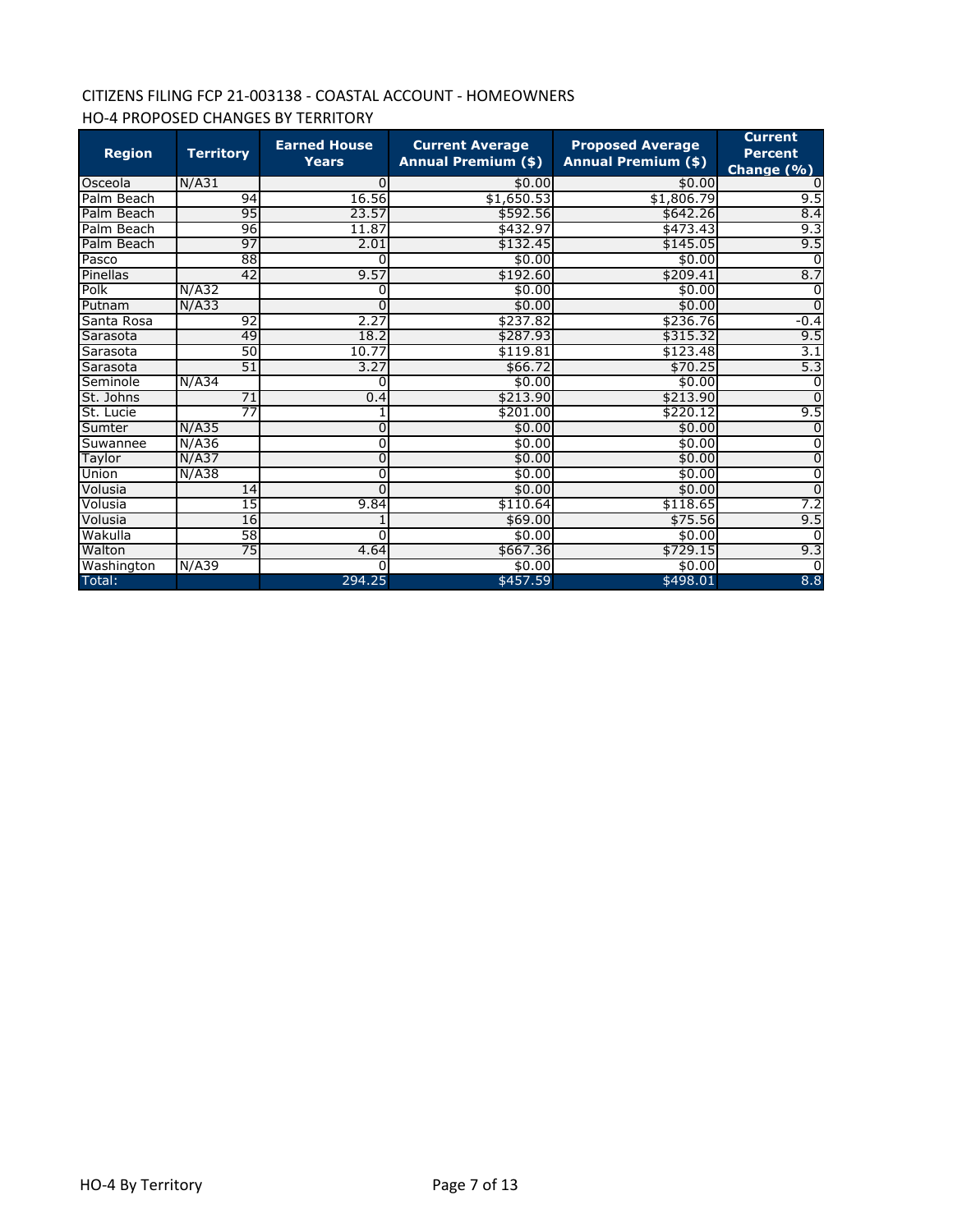# CITIZENS FILING FCP 21-003138 - COASTAL ACCOUNT - HOMEOWNERS HO-4 PROPOSED CHANGES BY COUNTY

| <b>Region</b>          | <b>Earned House</b><br>Years | <b>Current Average</b><br><b>Annual Premium (\$)</b> | <b>Proposed Average</b><br><b>Annual Premium (\$)</b> | <b>Current</b><br><b>Percent</b><br>Change $(\frac{9}{6})$ |
|------------------------|------------------------------|------------------------------------------------------|-------------------------------------------------------|------------------------------------------------------------|
| Alachua                | 0                            | \$0.00                                               | \$0.00                                                | 0                                                          |
| <b>Baker</b>           | 0                            | \$0.00                                               | \$0.00                                                | 0                                                          |
| Bay                    | 1.89                         | \$110.16                                             | \$109.67                                              | $-0.4$                                                     |
| <b>Bradford</b>        | $\Omega$                     | \$0.00                                               | \$0.00                                                | 0                                                          |
| <b>Brevard</b>         | 2.29                         | \$107.61                                             | \$117.84                                              | 9.5                                                        |
| <b>Broward</b>         | 61.39                        | \$311.34                                             | \$339.74                                              | 9.1                                                        |
| Calhoun                | 0                            | \$0.00                                               | \$0.00                                                | $\overline{0}$                                             |
| Charlotte              | 0                            | \$0.00                                               | \$0.00                                                | 0                                                          |
| Citrus                 | 0                            | \$0.00                                               | \$0.00                                                | 0                                                          |
| Clay                   | 0                            | \$0.00                                               | \$0.00                                                | 0                                                          |
| Collier                | 2.36                         | \$408.57                                             | \$447.43                                              | 9.5                                                        |
| Columbia               | 0                            | \$0.00                                               | \$0.00                                                | 0                                                          |
| Dade                   | 67.52                        | \$559.11                                             | \$606.79                                              | 8.5                                                        |
| DeSoto                 | 0                            | \$0.00                                               | \$0.00                                                | 0                                                          |
| Dixie                  | 0                            | \$0.00                                               | \$0.00                                                | $\overline{0}$                                             |
| Duval                  | 1<br>8.52                    | \$69.00                                              | \$68.69                                               | $-0.4$                                                     |
| Escambia               | 0                            | \$382.38<br>\$0.00                                   | \$418.46<br>\$0.00                                    | 9.4<br>$\mathbf 0$                                         |
| Flagler<br>Franklin    | 0                            | \$0.00                                               | \$0.00                                                | 0                                                          |
| Gadsden                | 0                            | \$0.00                                               | \$0.00                                                | $\mathbf 0$                                                |
| Gilchrist              | 0                            | \$0.00                                               | \$0.00                                                | $\overline{0}$                                             |
| Glades                 | 0                            | \$0.00                                               | \$0.00                                                | 0                                                          |
| Gulf                   | 0                            | \$0.00                                               | \$0.00                                                | $\overline{0}$                                             |
| Hamilton               | 0                            | \$0.00                                               | \$0.00                                                | 0                                                          |
| Hardee                 | 0                            | \$0.00                                               | \$0.00                                                | 0                                                          |
| Hendry                 | 0                            | \$0.00                                               | \$0.00                                                | $\overline{0}$                                             |
| Hernando               | 1                            | \$102.00                                             | \$111.70                                              | 9.5                                                        |
| Highlands              | $\overline{0}$               | \$0.00                                               | \$0.00                                                | 0                                                          |
| Hillsborough           | 0                            | \$0.00                                               | \$0.00                                                | $\overline{0}$                                             |
| Holmes                 | 0                            | \$0.00                                               | \$0.00                                                | $\boldsymbol{0}$                                           |
| <b>Indian River</b>    | 2.01                         | \$235.00                                             | \$257.35                                              | 9.5                                                        |
| Jackson                | 0                            | \$0.00                                               | \$0.00                                                | $\overline{0}$                                             |
| <b>Jefferson</b>       | 0                            | \$0.00                                               | \$0.00                                                | 0                                                          |
| Lafayette              | 0                            | \$0.00                                               | \$0.00                                                | 0                                                          |
| Lake                   | 0                            | \$0.00                                               | \$0.00                                                | 0                                                          |
| Lee                    | 12.5                         | \$255.13                                             | \$276.04                                              | 8.2                                                        |
| Leon                   | 0                            | \$0.00                                               | \$0.00                                                | 0                                                          |
| Levy                   | 1                            | \$166.00                                             | \$181.79                                              | 9.5                                                        |
| Liberty                | 0                            | \$0.00                                               | \$0.00                                                | 0                                                          |
| Madison                | 0                            | \$0.00                                               | \$0.00                                                | $\overline{0}$                                             |
| Manatee                | 0                            | \$0.00                                               | \$0.00                                                | 0                                                          |
| Marion                 | Ō                            | \$0.00                                               | \$0.00                                                | 0                                                          |
| Martin                 | $\Omega$                     | \$0.00                                               | \$0.00                                                | $\Omega$                                                   |
| Monroe                 | 16.8                         | \$515.36                                             | \$563.60                                              | 9.4                                                        |
| Nassau                 | 0<br>1                       | \$0.00                                               | \$0.00<br>\$75.56                                     | ō<br>9.5                                                   |
| Okaloosa<br>Okeechobee | ō                            | \$69.00<br>\$0.00                                    | \$0.00                                                | 0                                                          |
|                        | 0                            | \$0.00                                               | \$0.00                                                | $\overline{0}$                                             |
| Orange<br>Osceola      | 0                            | \$0.00                                               | \$0.00                                                | ō                                                          |
| Palm Beach             | 54.01                        | \$864.75                                             | \$943.71                                              | 9.1                                                        |
| Pasco                  | 0                            | \$0.00                                               | \$0.00                                                | o                                                          |
| Pinellas               | 9.57                         | \$192.60                                             | \$209.41                                              | 8.7                                                        |
| Polk                   | 0                            | \$0.00                                               | \$0.00                                                | 0                                                          |
| Putnam                 | $\Omega$                     | \$0.00                                               | \$0.00                                                | Ō                                                          |
| Santa Rosa             | 2.27                         | \$237.82                                             | \$236.76                                              | $-0.4$                                                     |
| Sarasota               | 32.24                        | \$209.33                                             | \$226.38                                              | 8.1                                                        |
| Seminole               | 0                            | \$0.00                                               | \$0.00                                                | 0                                                          |
| St. Johns              | 0.4                          | \$213.90                                             | \$213.90                                              | Ō                                                          |
| St. Lucie              | 1                            | \$201.00                                             | \$220.12                                              | 9.5                                                        |
| Sumter                 | $\overline{0}$               | \$0.00                                               | \$0.00                                                | $\mathbf 0$                                                |
| Suwannee               | ō                            | \$0.00                                               | \$0.00                                                | O                                                          |
| Taylor                 | $\overline{0}$               | \$0.00                                               | \$0.00                                                | o                                                          |
| Union                  | $\overline{0}$               | \$0.00                                               | \$0.00                                                | $\overline{0}$                                             |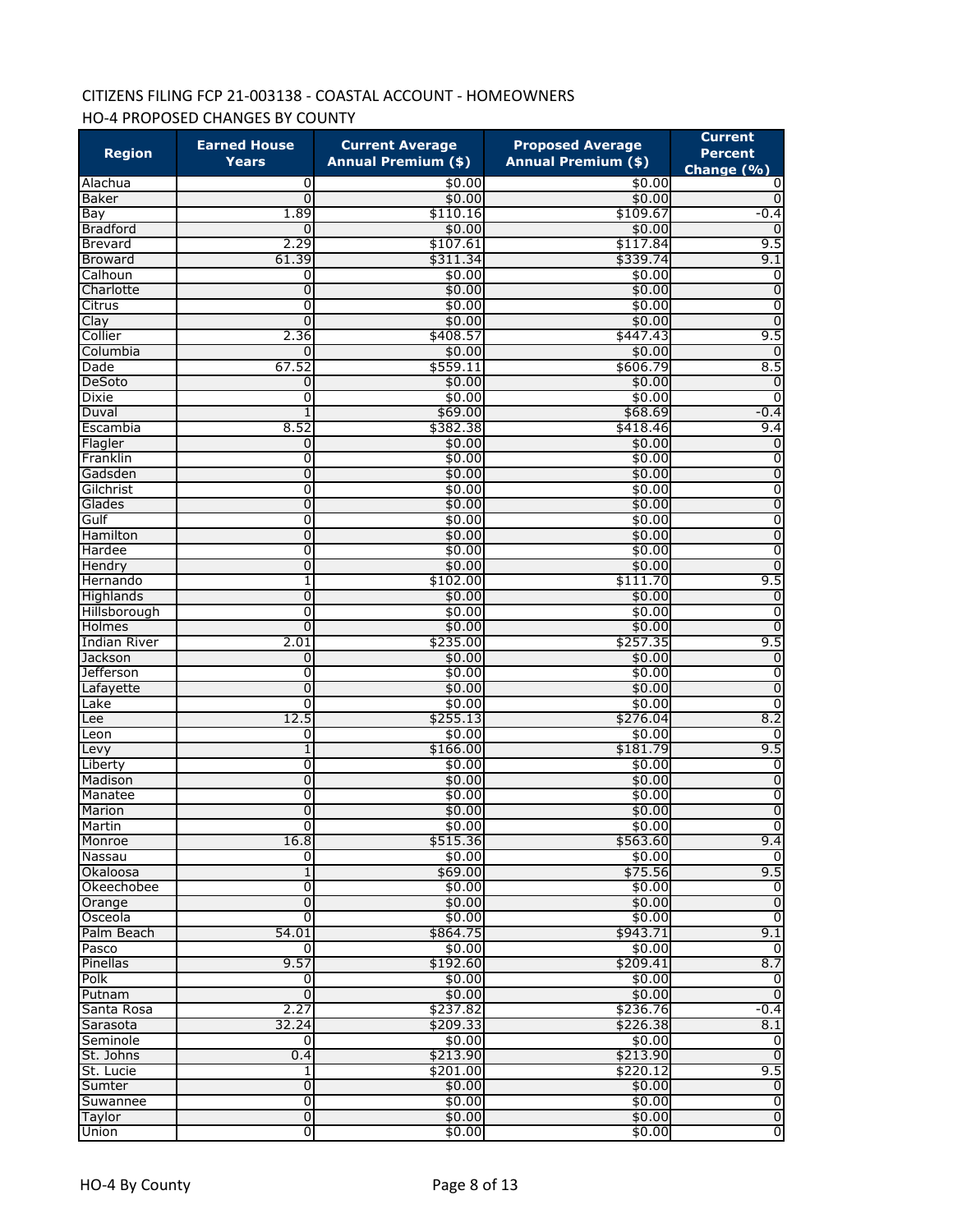# CITIZENS FILING FCP 21-003138 - COASTAL ACCOUNT - HOMEOWNERS HO-4 PROPOSED CHANGES BY COUNTY

| <b>Region</b> | <b>Earned House</b><br><b>Years</b> | <b>Current Average</b><br><b>Annual Premium (\$)</b> | <b>Proposed Average</b><br><b>Annual Premium (\$)</b> | <b>Current</b><br><b>Percent</b><br>Change $(% )$ |
|---------------|-------------------------------------|------------------------------------------------------|-------------------------------------------------------|---------------------------------------------------|
| Volusia       | 10.84                               | \$106.80                                             | \$114.67                                              | 7.4I                                              |
| Wakulla       |                                     | \$0.00                                               | \$0.00                                                |                                                   |
| Walton        | 4.64                                | \$667.36                                             | \$729.15                                              | 9.3                                               |
| Washington    |                                     | \$0.00                                               | \$0.00                                                |                                                   |
| Total:        | 294.25                              | \$457.59                                             | \$498.01                                              | 8.8                                               |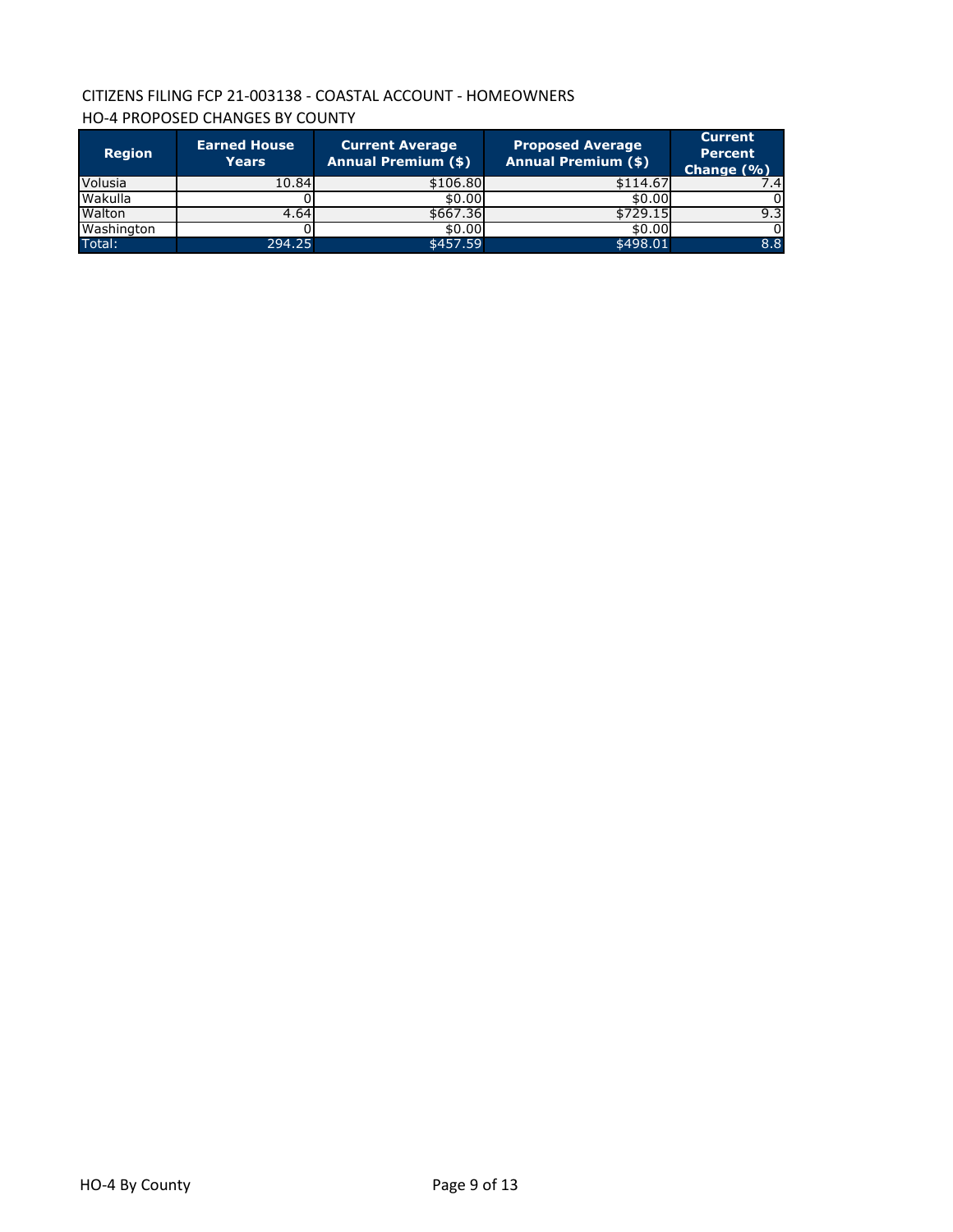# CITIZENS FILING FCP 21-003138 - COASTAL ACCOUNT - HOMEOWNERS HO-6 PROPOSED CHANGES BY TERRITORY

| <b>Region</b>       | <b>Territory</b> | <b>Earned House</b><br>Years | <b>Current Average</b><br><b>Annual Premium (\$)</b> | <b>Proposed Average</b><br><b>Annual Premium (\$)</b> | <b>Current</b><br><b>Percent</b> |
|---------------------|------------------|------------------------------|------------------------------------------------------|-------------------------------------------------------|----------------------------------|
| Alachua             | N/A1             | 0                            | \$0.00                                               | \$0.00                                                | Change $(\% )$<br>0              |
| <b>Baker</b>        | N/A2             | $\Omega$                     | \$0.00                                               | \$0.00                                                | 0                                |
| Bay                 | 59               | 129.1                        | \$554.80                                             | \$605.66                                              | 9.2                              |
| <b>Bradford</b>     | N/A3             | 0                            | \$0.00                                               | \$0.00                                                | 0                                |
| <b>Brevard</b>      | 60               | 135.98                       | \$726.22                                             | \$794.50                                              | 9.4                              |
| <b>Broward</b>      | 45               | 531.67                       | \$852.57                                             | \$932.73                                              | 9.4                              |
| <b>Broward</b>      | 46               | 517.99                       | \$707.70                                             | \$774.24                                              | 9.4                              |
| <b>Broward</b>      | 47               | 389.11                       | \$493.13                                             | \$539.50                                              | 9.4                              |
| <b>Broward</b>      | 48               | 325.66                       | \$477.30                                             | \$522.15                                              | 9.4                              |
| Calhoun             | N/A4             | 0                            | \$0.00                                               | \$0.00                                                | $\Omega$                         |
| Charlotte           | 61               | 57.06                        | \$727.33                                             | \$795.72                                              | 9.4                              |
| Citrus              | N/AS             | 0                            | \$0.00                                               | \$0.00                                                | $\mathbf 0$                      |
| Clay                | N/A6             | 0                            | \$0.00                                               | \$0.00                                                | 0                                |
| Collier             | 62               | 466.89                       | \$916.60                                             | \$1,002.78                                            | 9.4                              |
| Columbia            | N/A7             | 0                            | \$0.00                                               | \$0.00                                                | 0                                |
| Dade                | 22               | 501.79                       | \$1,391.70                                           | \$1,522.45                                            | 9.4                              |
| Dade                | 23               | 650.94                       | \$1,054.97                                           | \$1,149.93                                            | 9                                |
| Dade                | 24               | 32.97                        | \$739.49                                             | \$809.01                                              | 9.4                              |
| Dade                | 25               | 28.44                        | \$354.27                                             | \$386.99                                              | 9.2                              |
| Dade                | $\overline{26}$  | 45.72                        | \$1,604.70                                           | \$1,755.58                                            | 9.4                              |
| Dade                | 27               | 76.25                        | \$925.93                                             | \$1,012.99                                            | 9.4                              |
| Dade                | 28               | 75.47                        | \$1,084.85                                           | \$1,186.85                                            | 9.4                              |
| Dade                | 29               | 18.53                        | \$469.92                                             | \$514.10                                              | 9.4                              |
| DeSoto              | N/AB             | 0                            | \$0.00                                               | \$0.00                                                | $\mathbf 0$                      |
| Dixie               | N/49             | 0                            | \$0.00                                               | \$0.00                                                | $\overline{0}$                   |
| Duval               | 41               | 24.87                        | \$426.46                                             | \$466.34                                              | 9.4                              |
| Escambia            | 52               | 190.9                        | \$814.34                                             | \$890.91                                              | 9.4                              |
| Escambia            | 53               | 5.92                         | \$439.71                                             | \$481.05                                              | 9.4                              |
| Escambia            | 54<br>83         | 17.66<br>14.82               | \$913.09                                             | \$998.94                                              | 9.4<br>9.4                       |
| Flagler<br>Franklin | 65               | 3.49                         | \$574.06<br>\$383.28                                 | \$628.03<br>\$419.31                                  | 9.4                              |
| Gadsden             | N/A10            | 0                            | \$0.00                                               | \$0.00                                                | $\overline{0}$                   |
| Gilchrist           | N/A11            | 0                            | \$0.00                                               | \$0.00                                                | $\overline{0}$                   |
| Glades              | N/A12            | $\Omega$                     | \$0.00                                               | \$0.00                                                | $\overline{0}$                   |
| Gulf                | 66               | 0.79                         | \$1,885.26                                           | \$2,062.51                                            | 9.4                              |
| Hamilton            | N/A13            | 0                            | \$0.00                                               | \$0.00                                                | $\overline{0}$                   |
| Hardee              | N/A14            | 0                            | \$0.00                                               | \$0.00                                                | 0                                |
| Hendry              | N/A15            | 0                            | \$0.00                                               | \$0.00                                                | $\overline{0}$                   |
| Hernando            | 56               | 0                            | \$0.00                                               | \$0.00                                                | $\overline{0}$                   |
| Highlands           | N/A16            | $\overline{0}$               | \$0.00                                               | \$0.00                                                | $\overline{0}$                   |
| Hillsborough        | N/A17            | 0                            | \$0.00                                               | \$0.00                                                | 0                                |
| Holmes              | N/A18            | 0                            | \$0.00                                               | \$0.00                                                | $\overline{0}$                   |
| Indian River        | 76               | 116.32                       | \$1,588.58                                           | \$1,737.94                                            | 9.4                              |
| Jackson             | N/A19            | 0                            | \$0.00                                               | \$0.00                                                | $\mathbf 0$                      |
| Jefferson           | N/A20            | 0                            | \$0.00                                               | \$0.00                                                | $\overline{0}$                   |
| Lafayette           | N/A21            | 0                            | \$0.00                                               | \$0.00                                                | $\overline{0}$                   |
| Lake                | N/A22            | 0                            | \$0.00                                               | \$0.00                                                | $\overline{0}$                   |
| Lee                 | 17               | 364.16                       | \$1,087.81                                           | \$1,190.09                                            | 9.4                              |
| Lee                 | 18               | 96.19                        | \$776.85                                             | \$849.88                                              | 9.4                              |
| Lee                 | 19               | 14.62                        | \$599.44                                             | \$655.79                                              | 9.4                              |
| Lee                 | 20               | 10.74                        | \$424.35                                             | \$464.25                                              | 9.4                              |
| Leon                | N/A23            | 0                            | \$0.00                                               | \$0.00                                                | $\mathbf 0$                      |
| Levy                | 57               | 4.7                          | \$234.28                                             | \$256.30                                              | 9.4                              |
| Liberty             | N/A24            | 0                            | \$0.00                                               | \$0.00                                                | Ō                                |
| Madison             | N/A25            | 0                            | \$0.00                                               | \$0.00                                                | $\mathbf 0$                      |
| Manatee             | 68               | 123.99                       | \$982.56                                             | \$1,074.94                                            | 9.4                              |
| Marion              | N/A26            | 0                            | \$0.00                                               | \$0.00                                                | ō                                |
| Martin              | N/A27            | 0                            | \$0.00                                               | \$0.00                                                | $\overline{0}$                   |
| Monroe              | 90               | 1,120.55                     | \$1,113.29                                           | \$1,217.95                                            | 9.4                              |
| Nassau              | 69               | 24.51                        | \$803.99                                             | \$879.58                                              | 9.4                              |
| Okaloosa            | 70               | 117.07                       | \$684.41                                             | \$747.24                                              | 9.2                              |
| Okeechobee          | N/A28            | 0                            | \$0.00                                               | \$0.00                                                | $\mathbf 0$                      |
| Orange              | $N/$ A30         | ō                            | \$0.00                                               | \$0.00                                                | $\overline{0}$                   |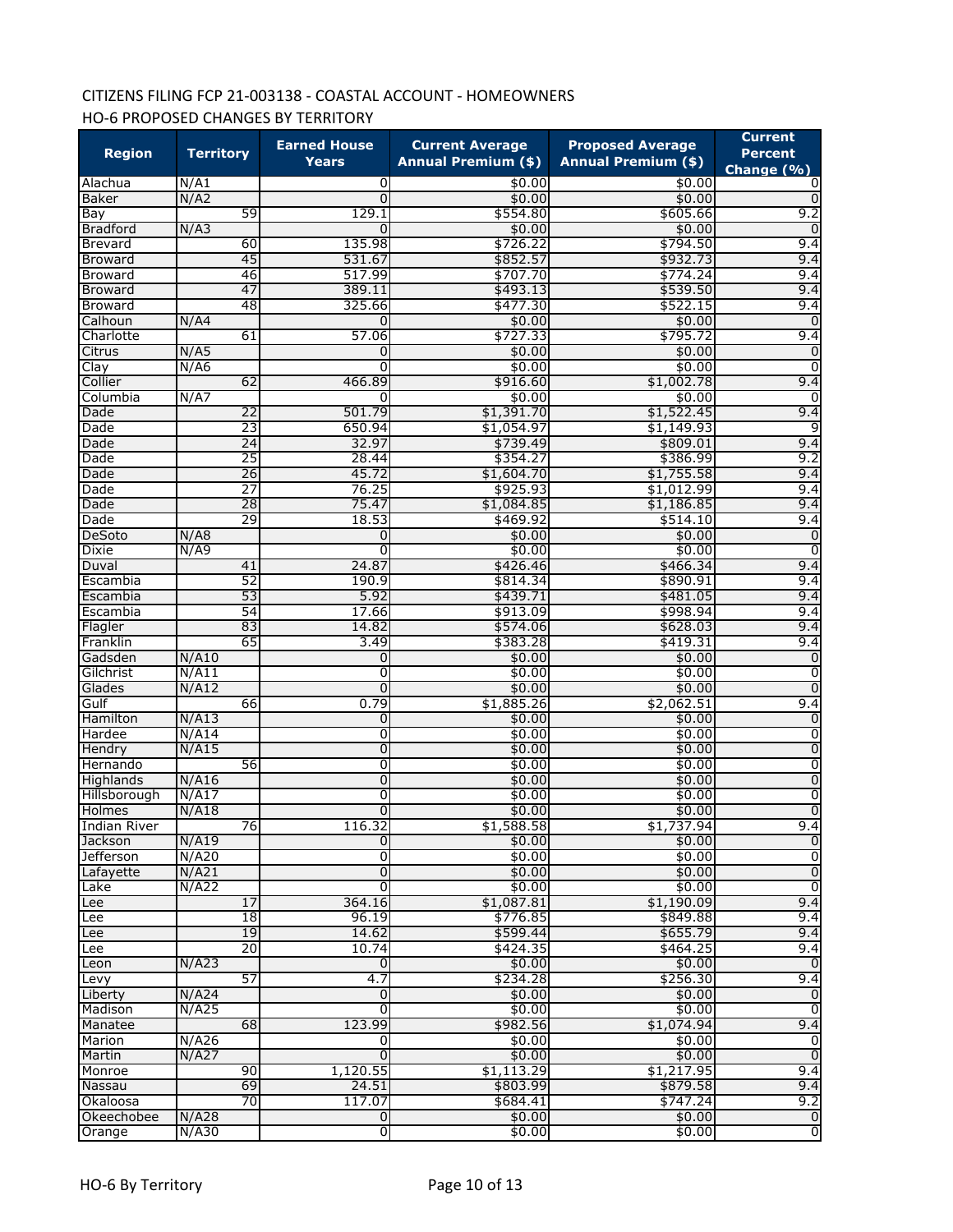# CITIZENS FILING FCP 21-003138 - COASTAL ACCOUNT - HOMEOWNERS HO-6 PROPOSED CHANGES BY TERRITORY

| <b>Region</b> | <b>Territory</b> | <b>Earned House</b><br><b>Years</b> | <b>Current Average</b><br><b>Annual Premium (\$)</b> | <b>Proposed Average</b><br><b>Annual Premium (\$)</b> | <b>Current</b><br><b>Percent</b><br>Change (%) |
|---------------|------------------|-------------------------------------|------------------------------------------------------|-------------------------------------------------------|------------------------------------------------|
| Osceola       | N/A31            |                                     | \$0.00                                               | \$0.00                                                |                                                |
| Palm Beach    | 94               | 493.41                              | \$1,450.09                                           | \$1,586.43                                            | 9.4                                            |
| Palm Beach    | 95               | 574.76                              | \$781.64                                             | \$855.13                                              | 9.4                                            |
| Palm Beach    | 96               | 480.29                              | \$561.37                                             | \$614.15                                              | 9.4                                            |
| Palm Beach    | 97               | 83.1                                | \$562.86                                             | \$615.78                                              | 9.4                                            |
| Pasco         | 88               | 23.53                               | \$357.71                                             | \$391.34                                              | 9.4                                            |
| Pinellas      | 42               | 420.54                              | \$784.29                                             | \$858.00                                              | 9.4                                            |
| Polk          | N/A32            |                                     | \$0.00                                               | \$0.00                                                | $\Omega$                                       |
| Putnam        | N/A33            | O                                   | \$0.00                                               | \$0.00                                                | $\Omega$                                       |
| Santa Rosa    | 92               | 45.33                               | \$764.28                                             | \$836.14                                              | 9.4                                            |
| Sarasota      | 49               | 466.33                              | \$1,076.43                                           | \$1,177.64                                            | 9.4                                            |
| Sarasota      | 50               | 244.21                              | \$550.66                                             | \$600.24                                              | 9                                              |
| Sarasota      | 51               | 87.3                                | \$416.91                                             | \$456.06                                              | 9.4                                            |
| Seminole      | N/A34            |                                     | \$0.00                                               | \$0.00                                                |                                                |
| St. Johns     | 71               | 45.75                               | \$655.26                                             | \$716.86                                              | 9.4                                            |
| St. Lucie     | $\overline{77}$  | 75.27                               | \$621.89                                             | \$680.36                                              | 9.4                                            |
| Sumter        | N/A35            | 0                                   | \$0.00                                               | \$0.00                                                |                                                |
| Suwannee      | N/A36            | 0                                   | \$0.00                                               | \$0.00                                                | $\Omega$                                       |
| Taylor        | N/A37            |                                     | \$0.00                                               | \$0.00                                                | 0                                              |
| Union         | N/A38            |                                     | \$0.00                                               | \$0.00                                                | $\Omega$                                       |
| Volusia       | 14               | 236.14                              | \$515.83                                             | \$560.94                                              | 8.7                                            |
| Volusia       | 15               | 11.26                               | \$277.41                                             | \$303.49                                              | 9.4                                            |
| Volusia       | 16               | 0.45                                | \$286.35                                             | \$286.35                                              | $\Omega$                                       |
| Wakulla       | 58               |                                     | \$0.00                                               | \$0.00                                                | $\overline{0}$                                 |
| Walton        | 75               | 168                                 | \$840.97                                             | \$920.04                                              | 9.4                                            |
| Washington    | N/A39            |                                     | \$0.00                                               | \$0.00                                                | <sup>0</sup>                                   |
| Total:        |                  | 9,690.54                            | \$894.32                                             | \$977.93                                              | 9.3                                            |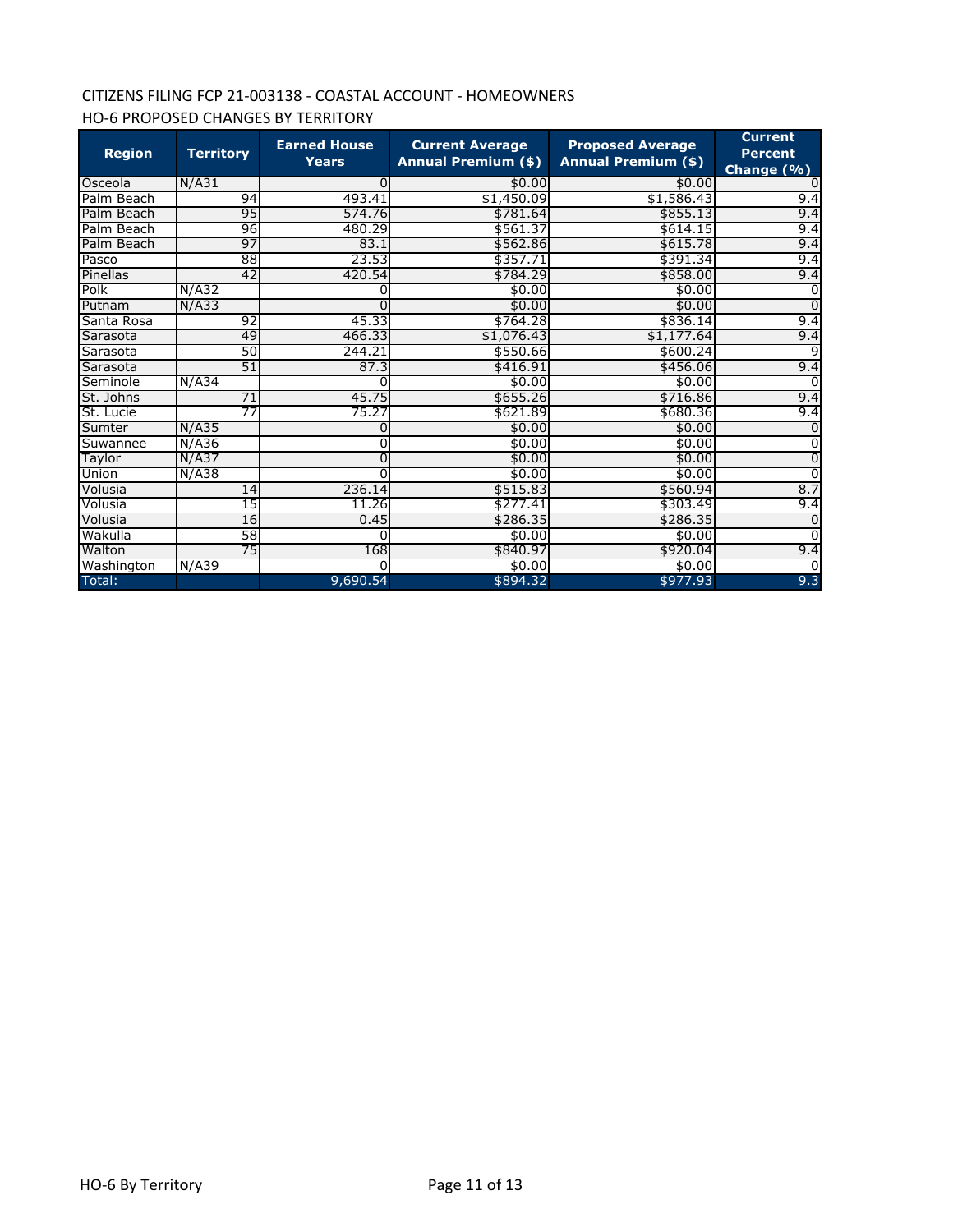# CITIZENS FILING FCP 21-003138 - COASTAL ACCOUNT - HOMEOWNERS HO-6 PROPOSED CHANGES BY COUNTY

|                     | <b>Earned House</b> | <b>Current Average</b>     | <b>Proposed Average</b>    | <b>Current</b>                   |
|---------------------|---------------------|----------------------------|----------------------------|----------------------------------|
| <b>Region</b>       | Years               | <b>Annual Premium (\$)</b> | <b>Annual Premium (\$)</b> | <b>Percent</b><br>Change $(\% )$ |
| Alachua             | 0                   | \$0.00                     | \$0.00                     | 0                                |
| Baker               | $\Omega$            | \$0.00                     | \$0.00                     | $\Omega$                         |
| Bay                 | 129.1               | \$554.80                   | \$605.66                   | 9.2                              |
| <b>Bradford</b>     | $\Omega$            | \$0.00                     | \$0.00                     | 0                                |
| <b>Brevard</b>      | 135.98              | \$726.22                   | \$794.50                   | 9.4                              |
| Broward             | 1,764.43            | \$661.51                   | \$723.70                   | 9.4                              |
| Calhoun             | 0                   | \$0.00                     | \$0.00                     | 0                                |
| Charlotte           | 57.06               | \$727.33                   | \$795.72                   | 9.4                              |
| Citrus              | 0                   | \$0.00                     | \$0.00                     | 0                                |
| Clay                | 0                   | \$0.00                     | \$0.00                     | 0                                |
| Collier             | 466.89              | \$916.60                   | \$1,002.78                 | 9.4                              |
| Columbia            | $\Omega$            | \$0.00                     | \$0.00                     | $\Omega$                         |
| Dade<br>DeSoto      | 1,430.11<br>0       | \$1,156.60<br>\$0.00       | \$1,263.38<br>\$0.00       | 9.2<br>0                         |
| Dixie               | $\Omega$            | \$0.00                     | \$0.00                     | 0                                |
| Duval               | 24.87               | \$426.46                   | \$466.34                   | 9.4                              |
| Escambia            | 214.48              | \$812.13                   | \$888.49                   | 9.4                              |
| Flagler             | 14.82               | \$574.06                   | \$628.03                   | 9.4                              |
| Franklin            | 3.49                | \$383.28                   | \$419.31                   | 9.4                              |
| Gadsden             | 0                   | \$0.00                     | \$0.00                     | 0                                |
| Gilchrist           | 0                   | \$0.00                     | \$0.00                     | $\overline{0}$                   |
| Glades              | $\Omega$            | \$0.00                     | \$0.00                     | $\overline{0}$                   |
| Gulf                | 0.79                | \$1,885.26                 | \$2,062.51                 | 9.4                              |
| Hamilton            | 0                   | \$0.00                     | \$0.00                     | $\mathbf 0$                      |
| Hardee              | 0                   | \$0.00                     | \$0.00                     | 0                                |
| Hendry              | $\mathbf 0$         | \$0.00                     | \$0.00                     | 0                                |
| Hernando            | $\mathbf{0}$        | \$0.00                     | \$0.00                     | 0                                |
| Highlands           | $\mathbf 0$         | \$0.00                     | \$0.00                     | $\overline{0}$                   |
| Hillsborough        | $\mathbf{0}$        | \$0.00                     | \$0.00                     | $\overline{0}$                   |
| Holmes              | 0                   | \$0.00                     | \$0.00                     | $\mathbf 0$                      |
| <b>Indian River</b> | 116.32              | \$1,588.58                 | \$1,737.94                 | 9.4                              |
| Jackson             | 0                   | \$0.00                     | \$0.00                     | $\mathbf 0$                      |
| <b>Jefferson</b>    | 0                   | \$0.00                     | \$0.00                     | 0                                |
| Lafayette           | 0                   | \$0.00                     | \$0.00                     | $\mathbf 0$                      |
| Lake                | $\mathbf{0}$        | \$0.00                     | \$0.00                     | 0                                |
| Lee                 | 485.71              | \$996.86                   | \$1,090.58                 | 9.4                              |
| Leon                | O                   | \$0.00                     | \$0.00                     | 0                                |
| Levy                | 4.7                 | \$234.28                   | \$256.30                   | 9.4                              |
| Liberty             | 0                   | \$0.00                     | \$0.00                     | 0                                |
| Madison             | $\Omega$<br>123.99  | \$0.00                     | \$0.00                     | 0<br>9.4                         |
| Manatee             | 0                   | \$982.56<br>\$0.00         | \$1,074.94<br>\$0.00       | $\overline{0}$                   |
| Marion<br>Martin    | $\Omega$            | \$0.00                     | \$0.00                     | Э                                |
| Monroe              | 1,120.55            | \$1,113.29                 | \$1,217.95                 | 9.4                              |
| Nassau              | 24.51               | \$803.99                   | \$879.58                   | 9.4                              |
| Okaloosa            | 117.07              | \$684.41                   | \$747.24                   | 9.2                              |
| Okeechobee          | 0                   | \$0.00                     | \$0.00                     | $\mathbf 0$                      |
| Orange              | $\mathbf 0$         | \$0.00                     | \$0.00                     | $\overline{0}$                   |
| Osceola             | $\mathbf{0}$        | \$0.00                     | \$0.00                     | $\overline{0}$                   |
| Palm Beach          | 1,631.56            | \$907.81                   | \$993.16                   | 9.4                              |
| Pasco               | 23.53               | \$357.71                   | \$391.34                   | 9.4                              |
| Pinellas            | 420.54              | \$784.29                   | \$858.00                   | 9.4                              |
| Polk                | 0                   | \$0.00                     | \$0.00                     | 0                                |
| Putnam              | $\Omega$            | \$0.00                     | \$0.00                     | $\overline{0}$                   |
| Santa Rosa          | 45.33               | \$764.28                   | \$836.14                   | 9.4                              |
| Sarasota            | 797.84              | \$843.33                   | \$921.95                   | 9.3                              |
| Seminole            | $\Omega$            | \$0.00                     | \$0.00                     | $\Omega$                         |
| St. Johns           | 45.75               | \$655.26                   | \$716.86                   | 9.4                              |
| St. Lucie           | 75.27               | \$621.89                   | \$680.36                   | 9.4                              |
| Sumter              | $\overline{0}$      | \$0.00                     | \$0.00                     | $\mathbf 0$                      |
| Suwannee            | o                   | \$0.00                     | \$0.00                     | ō                                |
| Taylor              | $\overline{0}$      | \$0.00                     | \$0.00                     | $\overline{0}$                   |
| Union               | $\overline{0}$      | \$0.00                     | \$0.00                     | $\overline{0}$                   |